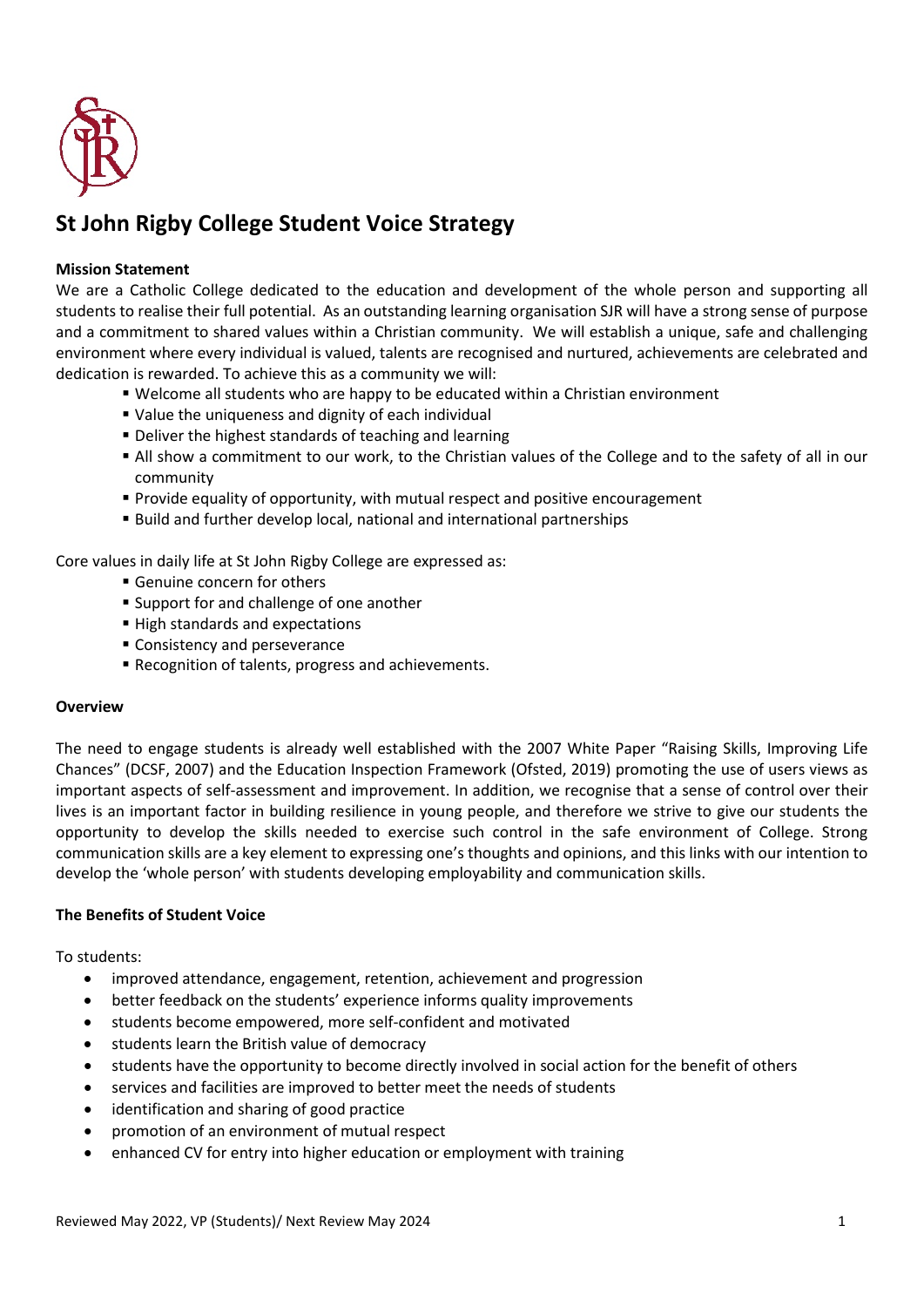To College:

- improved engagement, attendance, retention, achievement and progression
- students who are more expert and independent
- better quality information about the students' perspective so improvements can be made
- better decisions about staff training, resource allocation and investment
- students who feel more involved, see College as a place where they belong and are motivated to put something back into the College
- Identification of potential barriers to learning and well-being
- enhanced College reputation within the community.

#### **Student Engagement**

The involvement of students will be via a number of methods, so as to include all in ways which best match the requirements of different groups. Voices will be heard from individuals, groups, classes, tutor groups, elected representatives and 'expert' learners, for example, those with specific needs who access additional support.

- **Surveys**
- Social Media
- 1:1s
- Student Observation Focus Groups
- Tutor Group Representatives
- Student Council
- Tutor Group representatives
- Student Governors
- Student groups e.g. Peer Supports, LGBTQ+, Million Minutes Group, Environmental Group
- Equality and Diversity Group
- Wellbeing Group

#### **Procedures**

Data gathered from learners will be evaluated and fed into the College quality assurance processes. For example, subject survey responses will feed into the departmental meeting agenda and the department self-assessment report/ action plan.

Actions will be taken and fed into quality assurance processes.

Responses to learner voice will be acted upon as soon as is practicably possible.

Feedback will be publicised as utilising the "You said, we did" we approach which communicates what the College has done about student feedback, through student groups, department posters, assemblies and via SJR Weekly.

The effectiveness of the Student Voice activities will be regularly reviewed by students and staff, as appropriate.

#### **Creating a culture of student engagement**

Vital to the success of a meaningful student voice policy, are the skills of staff and the readiness of staff to engage in the process. The College's vision for student engagement includes the developing of a culture where staff listen actively to the views of students and students listen actively to the views of staff. In this way meaningful dialogue can take place.

The College contacts students who have left to endeavour to improve its service wherever possible. In addition, the SLT regularly invite students to talk with them directly in groups or as individuals, giving a strong lead in creating an open culture.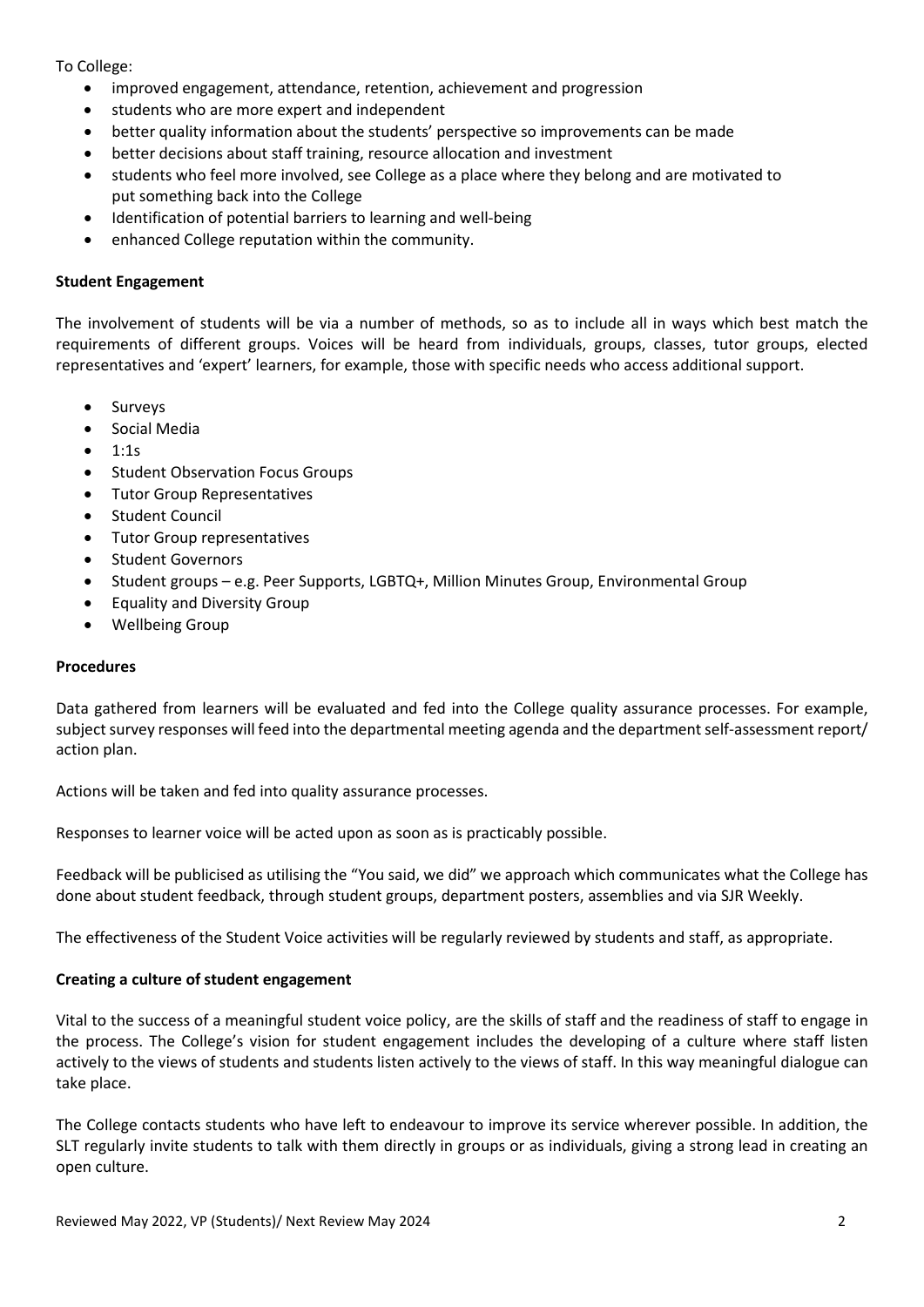| <b>Developmental Focus</b>                                                                                              | <b>Evidence of Success</b>                                                                                                                                                                                                        | <b>Examples of what we will do</b>                                                                                                                                                                                                                                                                                                                                                                                                                                                                                                                                                                                                                                                                                                                                                                          | <b>Outcomes for Students</b>                                                                                                                                                                                                                                                                                                                   |
|-------------------------------------------------------------------------------------------------------------------------|-----------------------------------------------------------------------------------------------------------------------------------------------------------------------------------------------------------------------------------|-------------------------------------------------------------------------------------------------------------------------------------------------------------------------------------------------------------------------------------------------------------------------------------------------------------------------------------------------------------------------------------------------------------------------------------------------------------------------------------------------------------------------------------------------------------------------------------------------------------------------------------------------------------------------------------------------------------------------------------------------------------------------------------------------------------|------------------------------------------------------------------------------------------------------------------------------------------------------------------------------------------------------------------------------------------------------------------------------------------------------------------------------------------------|
| To improve the student<br>experience                                                                                    | Improved engagement, attendance, retention,<br>achievement, and progression                                                                                                                                                       | To ensure that we are promoting the use of user views.<br>We will employ a variety of methods to gather<br>$\bullet$<br>student views on student life at the College<br>To ensure that those views are shared and<br>responded to in a timely manner<br>To use student feedback to inform the College<br>Development plan at not only a whole College level<br>but department level<br>To share with students and request feedback on<br>College polices that are student centred                                                                                                                                                                                                                                                                                                                           | High quality experience for all students<br>Improved student<br>$\bullet$<br>engagement, attendance,<br>retention, achievement, and<br>destination data<br>Teaching and learning and<br>pastoral support will be<br>enhanced through listening to<br>student views<br>Student policies and<br>procedures to be more<br>effective and impactful |
| To develop the 'whole<br>person'<br>For students to develop<br>key employability skills<br>e.g. communication<br>skills | Increased student engagement with<br>enrichment, electives, work experience,<br>community partnership opportunities.<br>Student destinations outcomes either into full<br>time employment, Higher Level<br>Apprenticeships or HE. | We will provide a range of additional opportunities that will<br>complement the College's academic provision. E.g.<br>College sports teams<br>Elective programmes - Medic and Vets, Future<br>Engineers, Teachers of Tomorrow etc.<br>Duke of Edinburgh award<br>Meaningful encounters with employers<br>To create opportunities for students to share their views<br>through a professional dialogue be it via;<br>1:1s with their Progress Tutor or Class Teacher<br>SPOTS/SPOCS<br>Leaver Surveys<br><b>Student Observation Focus Groups</b><br><b>Student Council</b><br><b>Tutor Group Representatives</b><br><b>Student Governors</b><br><b>Student Groups</b><br><b>Student Voice Conference</b><br>The outcomes of the above will be shared with SLT and feed<br>into the College Development Plan. | Confident, empowered and<br>$\bullet$<br>articulate individuals that can<br>contribute positively to<br>society.<br>A highly skilled and<br>competent workforce<br>Improve employability<br>skills<br>Better employment<br>opportunities                                                                                                       |
| <b>Positive Student</b><br><b>Wellbeing and Mental</b><br>Health                                                        | Student have the tools needed to take<br>responsibility for their own mental health and<br>wellbeing.                                                                                                                             | To create opportunities/spaces in which students<br>$\bullet$<br>are happy to openly discuss their wellbeing and<br>mental health and external risk factors that may<br>impact on this.                                                                                                                                                                                                                                                                                                                                                                                                                                                                                                                                                                                                                     | College to be a safe space for<br>all students<br>Resilient individuals who<br>know the difference between                                                                                                                                                                                                                                     |